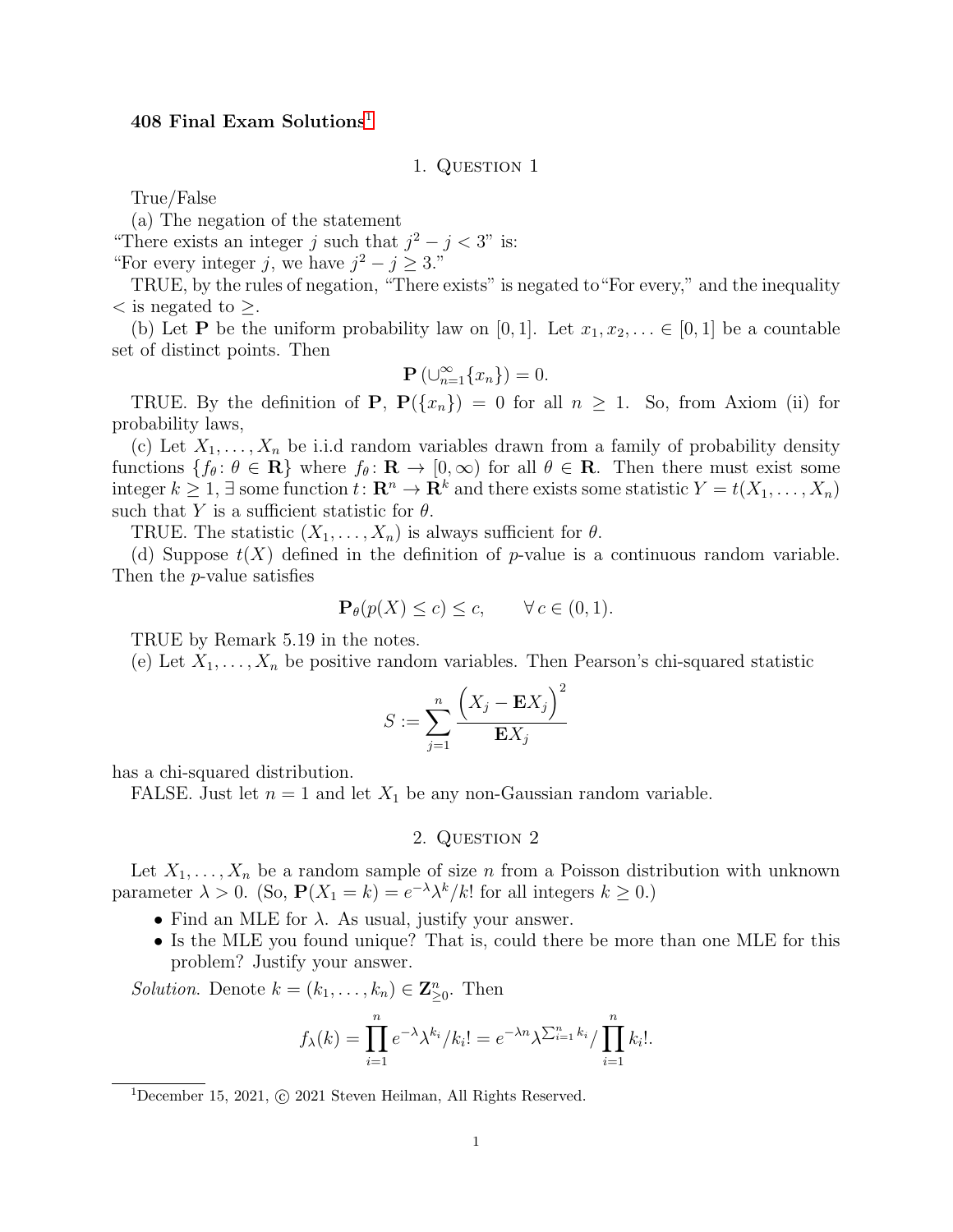$$
\log f_{\lambda}(k) = -\lambda n + \log \lambda \cdot \sum_{i=1}^{n} k_i - \sum_{i=1}^{n} \log(k_i!).
$$

Differentiating in  $\lambda$ , we get

$$
\frac{d}{d\lambda}\log f_{\lambda}(k) = -n + \frac{1}{\lambda}\sum_{i=1}^{n}k_{i}
$$

We get a single critical point for  $\log f_{\lambda}$ , when

$$
\lambda = \frac{1}{n} \sum_{i=1}^{n} k_i.
$$

Moreover,  $\log f_{\lambda}$  is (possibly increasing) then decreasing, as  $\lambda$  increases. We conclude that the single critical point is then in fact a global maximum. So, the MLE is

$$
\frac{1}{n}\sum_{i=1}^n X_i.
$$

#### 3. QUESTION 3

Let  $X_1, \ldots, X_n$  be a random sample of size n from the uniform distribution on  $[\theta-1/2, \theta+1]$  $1/2$  where  $\theta \in \mathbf{R}$  is unknown.

Show that

$$
(X_{(1)},X_{(n)})
$$

is a sufficient statistic for  $\theta$ .

(Here  $X_{(1)} = \min_{1 \leq i \leq n} X_i$  and  $X_{(n)} = \max_{1 \leq i \leq n} X_i$ .)

Solution. Let  $x = (x_1, \ldots, x_n) \in \mathbb{R}^n$ . Using independence, we write the joint distribution of  $X_1, \ldots, X_n$  as

$$
f(x) = \prod_{i=1}^{n} 1_{x_i \in [\theta - 1/2, \theta + 1/2]}.
$$

The quantity  $\prod_{i=1}^n 1_{x_i \in [\theta-1/2,\theta+1/2]}$  is zero, except when  $x_{(1)} \ge \theta - 1/2$  and  $x_{(n)} \le \theta + 1/2$ . That is,

$$
f(x) = 1_{x_{(1)} \ge \theta - 1/2} 1_{x_{(n)} \le \theta + 1/2}.
$$

So, defining  $g_{\theta}(a, b) := 1_{a > \theta - 1/2} 1_{b < \theta + 1/2}$ ,  $h(x) := 1$ ,  $t(x) := (x_{(1)}, x_{(n)})$ , we have written  $f(x) = g_{\theta}(t(x)) \cdot h(x), \quad \forall x \in \mathbb{R}^n.$ 

So, by the factorization theorem,  $t(X) = (X_{(1)}, X_{(n)})$  is sufficient for  $\theta$ .

#### 4. QUESTION 4

Suppose X is a binomial distributed random variable with parameters 2 and  $\theta \in \{1/2, 3/4\}$ .  $(S<sub>0</sub>, X)$  has the distribution of the number of heads that appears from flipping a coin twice, where  $\theta$  is the probability that a heads appears in a single coin flip.)

We want to test the hypothesis  $H_0$  that  $\theta = 1/2$  versus the hypothesis  $H_1$  that  $\theta = 3/4$ .

- Explicitly describe the rejection region  $C$  of the UMP (uniformly most powerful) test among all hypothesis tests with significance level at most 1/4.
- Suppose we observe that  $X = 2$ . Report a *p*-value for this observation, for the UMP test you found.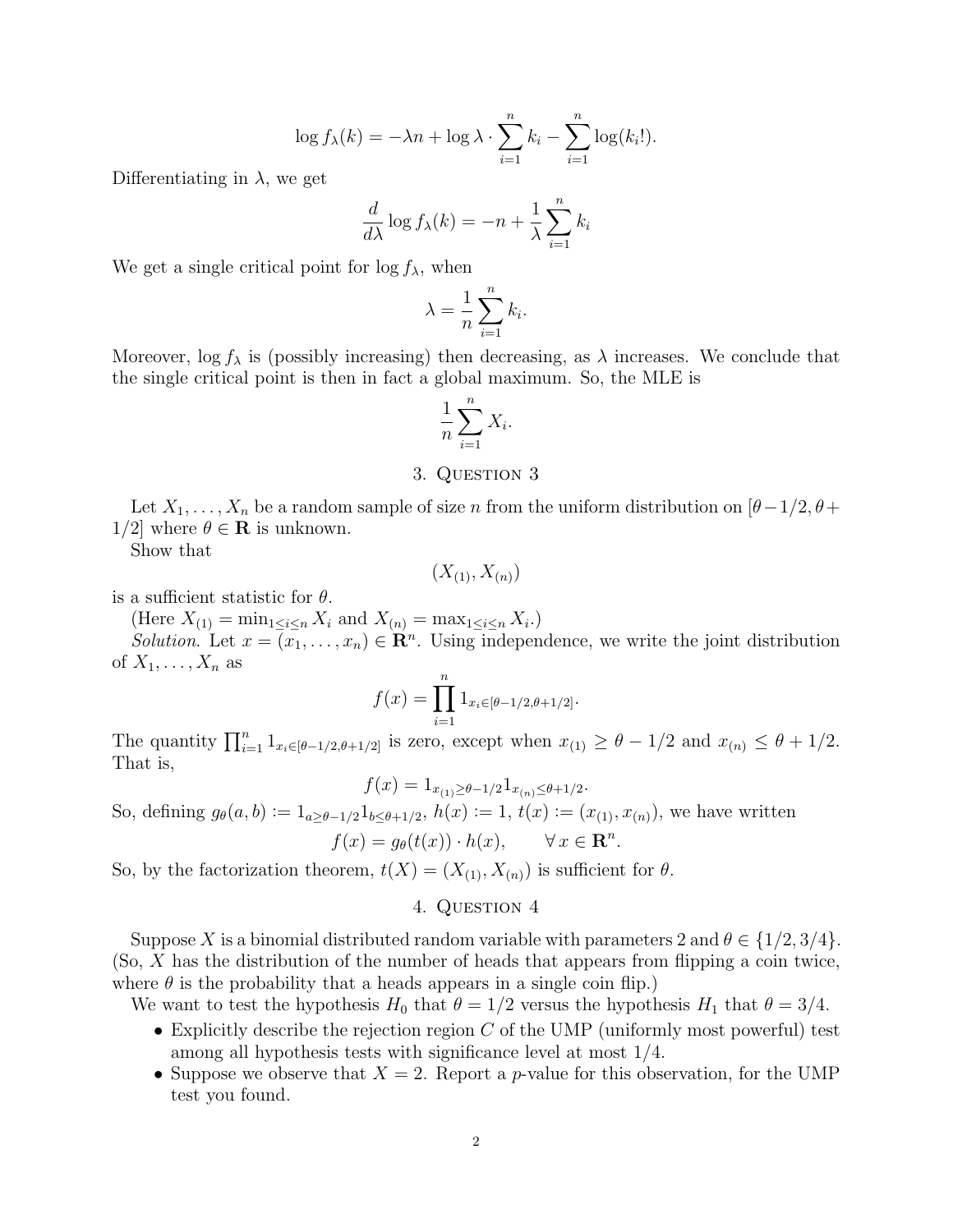Solution. The Neyman-Pearson Lemma says that the UMP test for the class of tests with an upper bound on the significance level must be a likelihood ratio test. The likelihood ratio test has rejection region

$$
C = \{x \in \mathbf{R} : f_{\theta_1}(x) \ge k f_{\theta_0}(x)\} = \{x \in \mathbf{R} : f_{3/4}(x) \ge k f_{1/2}(x)\}.
$$

There are only three values that X can take, so we examine the likelihood ratios explicitly:

$$
\frac{f_{3/4}(0)}{f_{1/2}(0)} = \frac{(1-3/4)^2}{(1-1/2)^2} = \frac{1}{4}, \qquad \frac{f_{3/4}(1)}{f_{1/2}(1)} = \frac{2(1-3/4)(3/4)}{2(1-1/2)(1/2)} = \frac{3}{4}, \qquad \frac{f_{3/4}(2)}{f_{1/2}(2)} = \frac{(3/4)^2}{(1/2)^2} = \frac{9}{4}.
$$

We then get different likelihood ratio tests according to the choice of  $k > 0$ .

- If  $3/4 < k \leq 9/4$ , then  $H_0$  is rejected if and only if  $X = 2$ , and this test is the unique UMP for tests with significance level at most  $P_{1/2}(X = 2) = 1/4$ .
- If  $1/4 < k \leq 3/4$ , then  $H_0$  is rejected if and only if  $X = 1$  or 2, and this test is the unique UMP for tests with significance level at most  $P_{1/2}(X \in \{1,2\}) = 3/4$ .

In the case  $k = 2$ , we get (using the table of values of  $f_{3/4}(X)/f_{1/2}(X)$ ),

$$
p(2) = \mathbf{P}_{1/2}\Big(\frac{f_{3/4}(X)}{f_{1/2}(X)} \ge \frac{f_{3/4}(2)}{f_{1/2}(2)}\Big) = \mathbf{P}_{1/2}\Big(\frac{f_{3/4}(X)}{f_{1/2}(X)} \ge \frac{9}{4}\Big) = \mathbf{P}_{1/2}(X=2) = (1/2)^2 = 1/4.
$$

#### 5. QUESTION 5

Let  $X_1, \ldots, X_n$  be a random sample of size n from a Poisson distribution with unknown parameter  $\lambda > 0$ . (So,  $P(X_1 = k) = e^{-\lambda} \lambda^k / k!$  for all integers  $k \ge 0$ .)

Let Y be the estimator  $Y = 1_{\{X_1=0\}}$ .

(That is,  $Y = 1$  when  $X_1 = 0$ , and otherwise  $Y = 0$ .)

- Explicitly compute  $W_n := \mathbf{E}_{\lambda}(Y | \sum_{i=1}^n X_i)$ .
- State an inequality comparing  $\text{Var}_{\lambda}(Y)$  and  $\text{Var}_{\lambda}(W_n)$ .
- What happens to  $W_n$  as  $n \to \infty$ ? Does it converge to something? Justify your answer.

(Hint: a sum of n independent Poissons with parameter  $\lambda$  is a Poisson with parameter  $n\lambda$ .)

Solution. A sum of n independent Poisson random variables, each with parameter  $\lambda > 0$ , is a Poisson random variable with parameter  $n\lambda$ . That is,

$$
\mathbf{P}(\sum_{i=1}^{n} X_i = x) = e^{-\lambda n} (\lambda n)^x / x!, \qquad \forall x \in \mathbf{Z}_{\geq 0}.
$$

So, the conditional PMF satisfies

$$
\mathbf{P}\Big(1_{\{X_1=0\}}=1\,\big|\sum_{i=1}^n X_i=x\Big)=\frac{\mathbf{P}(1_{\{X_1=0\}}=1,\sum_{i=1}^n X_i=x)}{\mathbf{P}(\sum_{i=1}^n X_i=x)}\\=\frac{\mathbf{P}(X_1=0,\sum_{i=2}^n X_i=x)}{e^{-\lambda n}(\lambda n)^x/x!}=\frac{e^{-\lambda}e^{-\lambda(n-1)}(\lambda(n-1))^x/x!}{e^{-\lambda n}(\lambda n)^x/x!}=\left(1-\frac{1}{n}\right)^x.
$$

Then, since  $1_{\{X_1=0\}}$  only takes values 0 and 1, the conditional expectation is

$$
\mathbf{E}\Big(1_{\{X_1=0\}}\,\big|\,\sum_{i=1}^n X_i=x\Big)=\mathbf{P}\Big(1_{\{X_1=0\}}=1\,\big|\,\sum_{i=1}^n X_i=x\Big)=\Big(1-\frac{1}{n}\Big)^x.
$$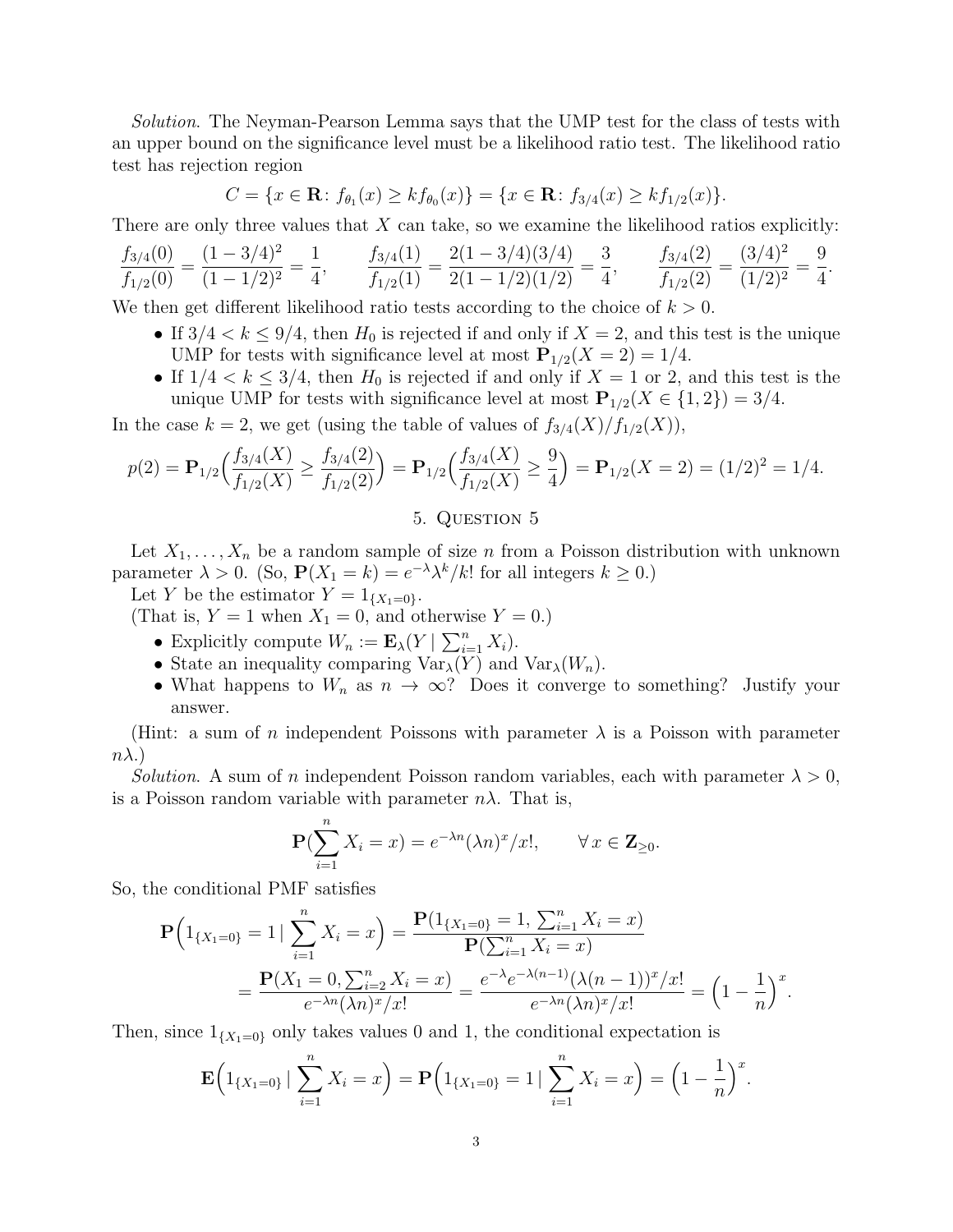That is,

$$
\mathbf{E}\Big(1_{\{X_1=0\}}\,\big|\,\sum_{i=1}^n X_i\Big) = \Big(1-\frac{1}{n}\Big)^{\sum_{i=1}^n X_i}.
$$

That is,

$$
W_n = \left(1 - \frac{1}{n}\right)^{n \frac{1}{n} \sum_{i=1}^n X_i}
$$

.

As  $n \to \infty$ ,  $\left(1 - \frac{1}{n}\right)$  $\frac{1}{n}\bigg)^n$  converges to  $e^{-1}$ , and  $\frac{1}{n}\sum_{i=1}^n X_i$  converges in probability to the constant  $\mathbf{E}X_1 = \lambda$ , by the weak law of large numbers. So, as  $n \to \infty$ ,  $W_n$  converges in probability to the constant  $e^{-\lambda}$ . That is,  $W_1, W_2, \ldots$  is consistent.

Finally,  $Var_{\lambda}(Y) \geq Var_{\lambda}(W_n)$  by Rao-Blackwell, since Y is unbiased, as  $EY = P(X_1 =$  $0) = \lambda$ .

#### 6. Question 6

Suppose  $X_1, X_2$  is a random sample from a Gaussian random variable X with unknown mean  $\mu_X \in \mathbf{R}$  and unknown variance  $\sigma^2 > 0$ . Suppose  $Y_1, Y_2$  is a random sample from a Gaussian random variable Y with unknown mean  $\mu_Y \in \mathbb{R}$  and unknown variance  $\sigma^2 > 0$ . Assume that  $X_1, X_2$  is independent of  $Y_1, Y_2$ , i.e. assume that  $X, Y$  are independent.

Suppose you find that  $X_1 = 1, X_2 = 3, Y_1 = 2$  and  $Y_2 = 4$ .

Explicitly construct a confidence interval of the form [a, b] for  $\mu_X - \mu_Y$ , so that

$$
\mathbf{P}(a \le \mu_X - \mu_Y \le b) = \frac{1}{2\sqrt{2}} \int_{-3}^{3} \left(1 + \frac{s^2}{2}\right)^{-3/2} ds.
$$

Hint:  $\Gamma(1/2) = \sqrt{\pi}, \Gamma(1) = 1, \Gamma(3/2) = \sqrt{\pi}/2, \Gamma(2) = 1, \Gamma(5/2) = 3\sqrt{\pi}/4, \Gamma(3) = 2.$ Hint: Recall that Student's t-distribution with  $p$  degrees of freedom has density

$$
f_T(s) := \frac{\Gamma(\frac{p+1}{2})}{\sqrt{p}\sqrt{\pi}\Gamma(p/2)} \left(1 + \frac{s^2}{p}\right)^{-(p+1)/2}, \qquad \forall s \in \mathbf{R}.
$$

Solution. We have  $n = m = 2$ ,

$$
\overline{X} := \frac{1}{n} \sum_{i=1}^{n} X_i = 2, \qquad \overline{Y} := \frac{1}{m} \sum_{i=1}^{m} Y_i = 3,
$$
  

$$
S_X^2 := \frac{1}{n-1} \sum_{i=1}^{n} (X_i - \overline{X})^2 = [(1-2)^2 + (3-2)^2] = 2
$$
  

$$
S_Y^2 := \frac{1}{m-1} \sum_{i=1}^{m} (Y_i - \overline{Y})^2 = [(2-3)^2 + (4-3)^2] = 2,
$$
  

$$
S^2 := \frac{(n-1)S_X^2 + (m-1)S_Y^2}{n+m-2} = \frac{2+2}{2} = 2.
$$

Then

$$
\frac{\overline{X} - \overline{Y} - \mu_X + \mu_Y}{S\sqrt{\frac{1}{n} + \frac{1}{m}}}
$$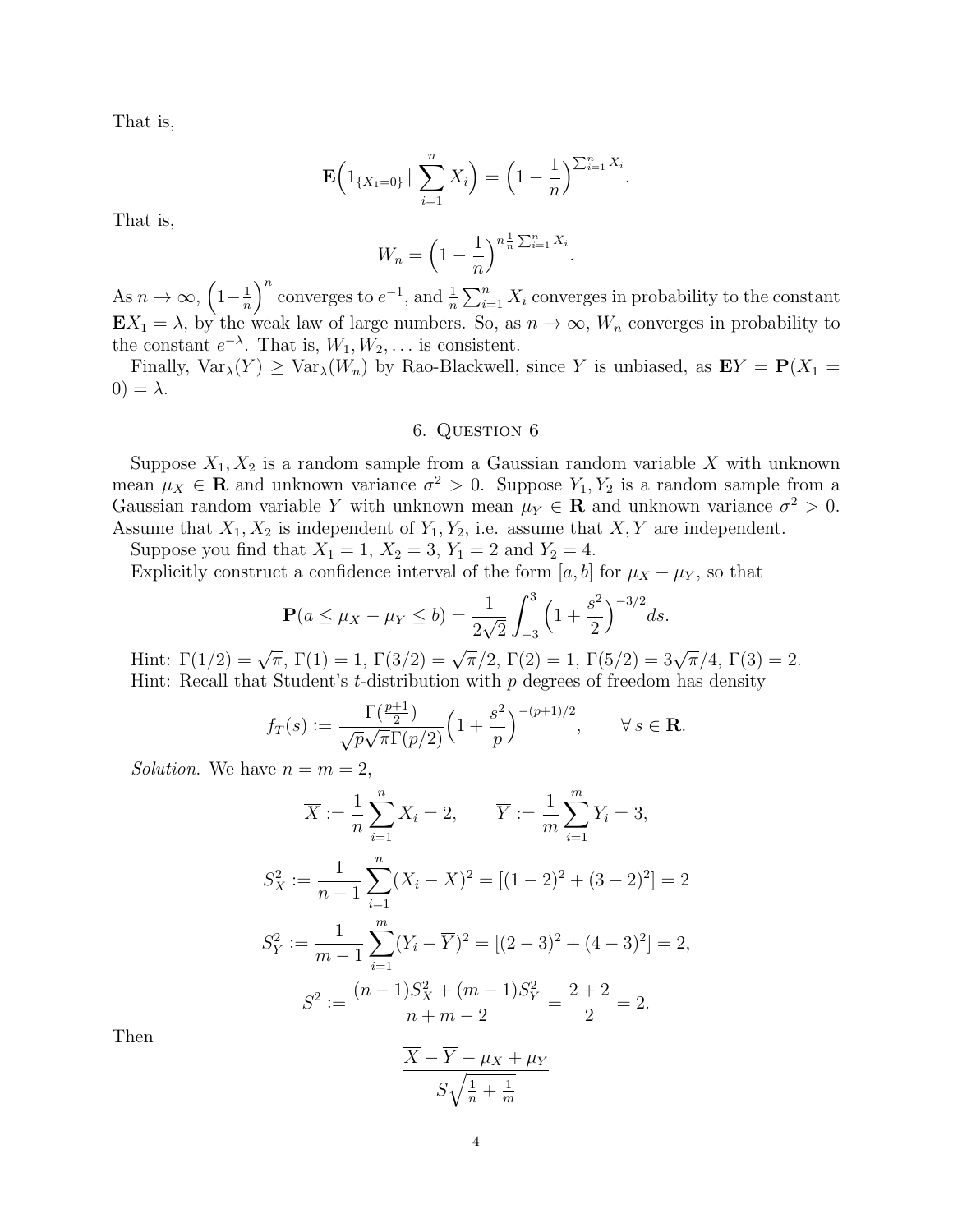has Student's t-distribution with  $p = n + m - 2 = 2$  degrees of freedom. Therefore,

$$
\mathbf{P}\left(\overline{X} - \overline{Y} - tS\sqrt{\frac{1}{n} + \frac{1}{m}} < \mu_X - \mu_Y < \overline{X} - \overline{Y} + tS\sqrt{\frac{1}{n} + \frac{1}{m}}\right) = \frac{\Gamma(\frac{p+1}{2})}{\sqrt{p}\sqrt{\pi}\Gamma(p/2)} \int_{-t}^{t} \left(1 + \frac{s^2}{p}\right)^{-(p+1)/2} ds,
$$

Choosing  $t = 3$ , we get

$$
\mathbf{P}\left(-1 - 3\sqrt{2} < \mu_X - \mu_Y < -1 + 3\sqrt{2}\right) = \frac{\Gamma(\frac{3}{2})}{\sqrt{2}\sqrt{\pi}\Gamma(1)} \int_{-3}^{3} \left(1 + \frac{s^2}{p}\right)^{-(2+1)/2} ds
$$
\n
$$
= \frac{\sqrt{\pi}/2}{\sqrt{2}\sqrt{\pi}} \int_{-3}^{3} \left(1 + \frac{s^2}{p}\right)^{-3/2} ds
$$
\n
$$
= \frac{1}{2\sqrt{2}} \int_{-3}^{3} \left(1 + \frac{s^2}{2}\right)^{-3/2} ds
$$

That is, we choose  $[a, b] = [-1 - 3]$  $\sqrt{2}, -1 + 3\sqrt{2}$ .

# 7. QUESTION 7

Suppose you are given the following three data points in  $(x, y)$  coordinates:

$$
(x_1, y_1) = (-1, 0),
$$
  $(x_2, y_2) = (0, 0),$   $(x_3, y_3) = (0, 1).$ 

• Find the parabola of the form  $y = mx^2 + b$  that best fits these three points. That is, find  $m, b \in \mathbf{R}$  that minimizes the quantity.

$$
h(m, b) := \frac{1}{2} \sum_{i=1}^{3} (y_i - (mx_i^2 + b))^2.
$$

- Make sure to prove that the minimal  $m, b$  that you find actually minimizes  $h(m, b)$ .
- Finally, plot the points  $(x_1, y_1)$ ,  $(x_2, y_2)$ ,  $(x_3, y_3)$  along with the parabola  $y = mx^2 + b$ that best fits the points.

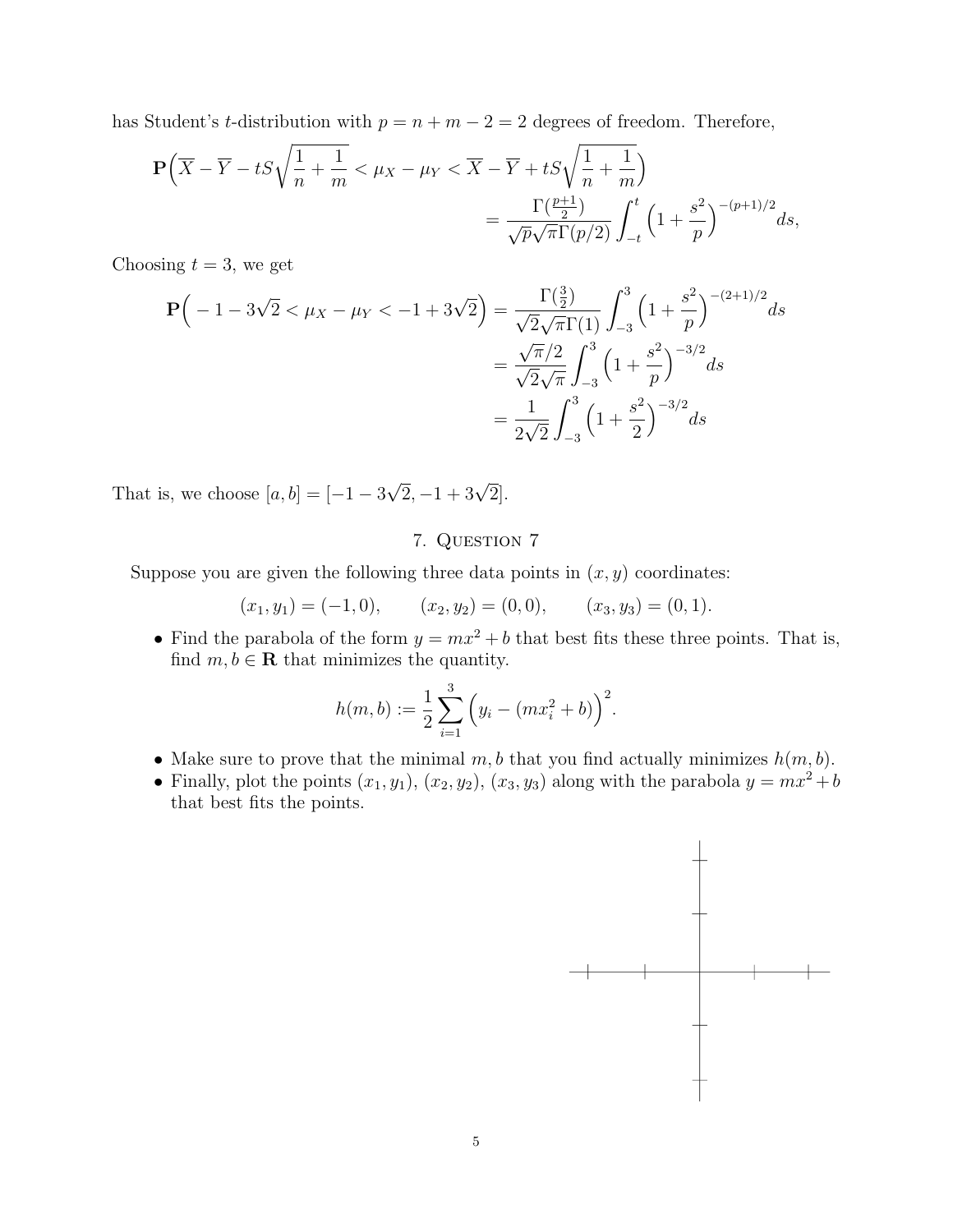*Solution*. We have  $h(m, b) = (1/2)[(m+b)^2 + b^2 + (1-b)^2]$ . Then  $h_m(m, b) = m + b$  and  $h_b(m, b) = m + b + b + b - 1 = 3b + m - 1$ . Solving for  $h_m = h_b = 0$ , we get  $m = -b$  and  $0 = 3b + m - 1 = 2b - 1$ , so that  $b = -m = 1/2$ . So, the parameters  $b = 1/2$ ,  $m = -1/2$ are the only critical point of h. Since h is strictly convex, its critical point must be a global minimum.

The "best-fit" parabola is

$$
y = -(1/2)x^2 + 1/2.
$$

Note that  $y(-1) = 0$ ,  $y(0) = 1/2$ . So, the parabola intersects  $(-1, 0)$ , it lies above  $(0, 0)$  and it lies below  $(0, 1)$ .

#### 8. QUESTION 8

Consider the following table with turkey data. We have 4 (vegetarian) turkeys, with various temperatures  $x$  (Fahrenheit), and the status  $y$  of each turkey is cooked (corresponding to a value of  $y = 1$ ) or not cooked (corresponding to a value of  $y = 0$ ). Using logistic regression, we would like to find  $a, b \in \mathbf{R}$ , i.e. find a function

$$
h(ax + b)
$$

that best fits your data, where  $h(t) = 1/(1 + e^{-t})$  for all  $t \in \mathbb{R}$ .

That is, given a temperature x,  $h(ax + b)$  should be close to 1 when the turkey is cooked, and  $h(ax + b)$  should be close to 0 when the turkey is not cooked.

| Turkey |     | Temperature Done? Yes or no. |
|--------|-----|------------------------------|
|        | 150 | no                           |
|        | 155 | yes                          |
|        | 160 | no                           |
|        | 165 | ves                          |

Describe in detail how you would find the  $a, b \in \mathbf{R}$  that best fit the data using a computer to do logistic regression.

Solution. Let  $X_1, \ldots, X_4$  be i.i.d. real-valued random variables representing the temperatures of the turkeys. Let  $g: \mathbf{R} \to \{0,1\}$  be an unknown function, and let  $Y_i := g(X_i)$  for all  $1 \leq i \leq n$ , so that  $g(X_i) = 0$  if turkey i is not cooked, and  $g(X_i) = 1$  if turkey i is cooked, for all  $1 \leq i \leq 4$ .

By our assumptions,  $Y_1, \ldots, Y_4$  are i.i.d. Bernoulli random variables with some unknown probability  $0 \leq p \leq 1$  such that  $p = P(Y_1 = 1)$ . Since the logistic function smoothly transitions from value 0 to value 1, we make the heuristic assumption that there are some unknown parameters  $a, b \in \mathbf{R}$  such that

$$
p \approx h(ax + b) \approx g(x).
$$

The likelihood function is then

$$
\ell(a,b) := \prod_{i=1}^{4} p^{y_i} (1-p)^{1-y_i} = \prod_{i=1}^{4} [h(ax_i+b)]^{y_i} [1-h(ax_i+b)]^{1-y_i},
$$
  

$$
\forall x_1, \dots, x_4 \in \mathbf{R}, \quad \forall y_1, \dots, y_4 \in \{0,1\}.
$$

From a homework exercise, the log-likelihood function has at most one global maximum. So, if the MLE exists, it is unique.